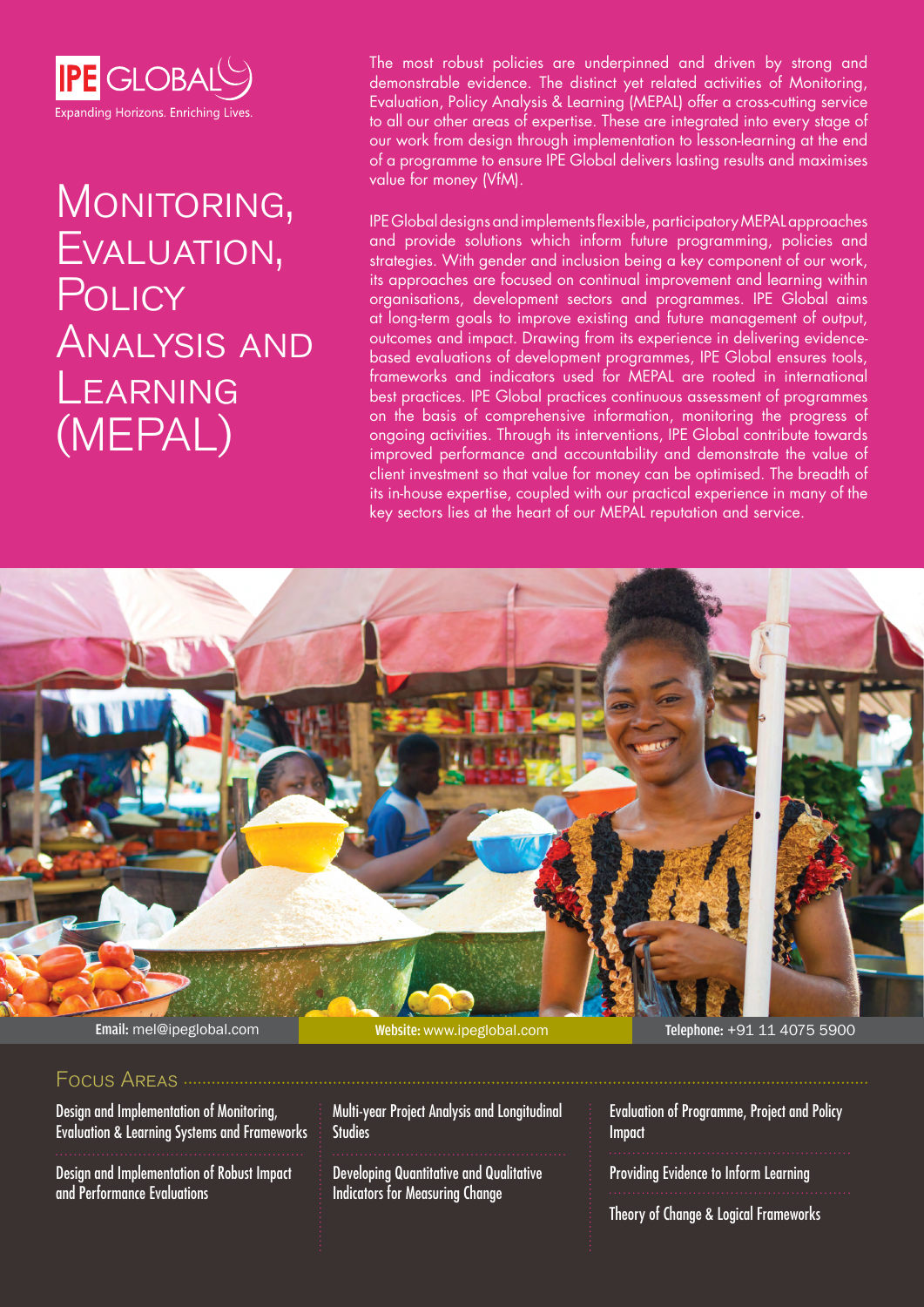| <b>Cross-cutting Sectors</b><br><b>Complex Evaluations</b>                                                                                                                                           | <b>Adaptive Programme Management</b><br><b>EXECUTE:</b> Performance and Impact Evaluation                                                                                                                                                                                                                                                                                                                                                                                                                                                                                                                                                                                                                                                                                                                                                                                                                                                                          | <b>Accountability</b><br><b>EXECUTE:</b> Learning and Evidence |
|------------------------------------------------------------------------------------------------------------------------------------------------------------------------------------------------------|--------------------------------------------------------------------------------------------------------------------------------------------------------------------------------------------------------------------------------------------------------------------------------------------------------------------------------------------------------------------------------------------------------------------------------------------------------------------------------------------------------------------------------------------------------------------------------------------------------------------------------------------------------------------------------------------------------------------------------------------------------------------------------------------------------------------------------------------------------------------------------------------------------------------------------------------------------------------|----------------------------------------------------------------|
| PROJECTS                                                                                                                                                                                             |                                                                                                                                                                                                                                                                                                                                                                                                                                                                                                                                                                                                                                                                                                                                                                                                                                                                                                                                                                    |                                                                |
| <b>DFID II Evaluation Manager-</b><br><b>Strategic Partnerships in Higher</b><br><b>Education Innovation and</b><br>Reform (SPHEIR) (2017-2022)                                                      | SPHEIR is DFID's flagship intervention in higher education, supporting ambitious and<br>high-value partnerships between institutions, NGOs and private sector organisations<br>to transform the quality, relevance, inclusiveness and value of Higher Education (HE)<br>in 11 countries of Africa, the Middle East and Asia.<br>As the evaluation manager, IPE Global is reviewing SPHEIR in order to get a better<br>understanding of what design aspects make HE interventions successful and to improve<br>the knowledge on the long-term impacts of HE strengthening. This includes three principal<br>strands: (i) conducting a formative evaluation; (ii) conducting two summative evaluations:<br>one mid-term evaluation and one final theory based impact evaluation; and (iii) linking<br>primary and secondary research projects, including carrying out two Rapid Evidence<br>Assessments or similar rigorous literature reviews.                      |                                                                |
| <b>DFID II Monitoring and Learning</b><br>Agent for the International<br><b>Action against Corruption</b><br>Programme (I-ACT), Global<br>$(2019 - 2021)$                                            | I-ACT is a multi-component programme aimed at reducing incentives for corruption.<br>IPE Global is providing a monitoring and adaptive learning function to support<br>programme delivery, delivering the following core tasks: Monitoring and systematically<br>reporting programme outputs and outcomes; Gathering evidence to support programme<br>reporting (including Annual Reviews); Informing on-going operational decisions about<br>programme delivery; and Identifying synergies and innovative approaches to anti-<br>corruption and transparency (FAST) programmes.                                                                                                                                                                                                                                                                                                                                                                                   |                                                                |
| <b>GSMA II Lessons from the M4H</b><br>Innovation Fund (Round 1) -<br><b>Systematic Review and Analysis,</b><br>UK (2020-2021)                                                                       | The GSMA represents the interests of mobile operators worldwide, uniting nearly<br>800 operators with more than 300 companies in the broader mobile ecosystem. The<br>GSMA managed Mobile for Humanitarian (M4H) Innovation Fund is an FCDO funded<br>programme that works to accelerate the delivery and impact of digital humanitarian<br>assistance. It provides grant funding, mentoring and technical support to help to test or<br>scale innovative ideas, which support responses to complex emergencies and forced<br>displacement.<br>Triple Line is conducting a systematic review and analysis of available documentation<br>from the five Round 1 grants of the M4H Innovation Fund to identify key lessons related to<br>the provision of mobile enable products and services for people affected by humanitarian<br>crises. The lessons will be recorded in a Lessons Log, which GSMA and its grantees can<br>continue to use beyond the assignment. |                                                                |
| <b>Swedish Society for Nature</b><br><b>Conservation (SSNC) Il Impact/</b><br>Results evaluation of the global<br>programme of Swedish Society<br>for Nature Conservation, Global<br>$(2020 - 2021)$ | The evaluation aims to contribute to and provide lessons for the SSNC and its partners<br>to develop a better programme in the future. To this end, the focus will be on long term<br>and short-term result achievements to assess whether the right strategies and analysis<br>have been employed. SSNC's six thematic sub programmes namely Agriculture,<br>Chemicals, Climate, Marine issues, Sustainable Consumption and Tropical Forests<br>have distinct technical niche and challenges.<br>Triple Line is engaged in the evaluation with the goal to shed light into factors influencing<br>choices of programmatic themes and performance of the Swedish Society for Nature<br>Conservation (SSNC) and its partners. Within this evaluation the scope of the assessment<br>targets a few pre-identified cases or results SSNC has contributed to, and analyse what<br>the keys to success are and what the SSNC could have done differently.               |                                                                |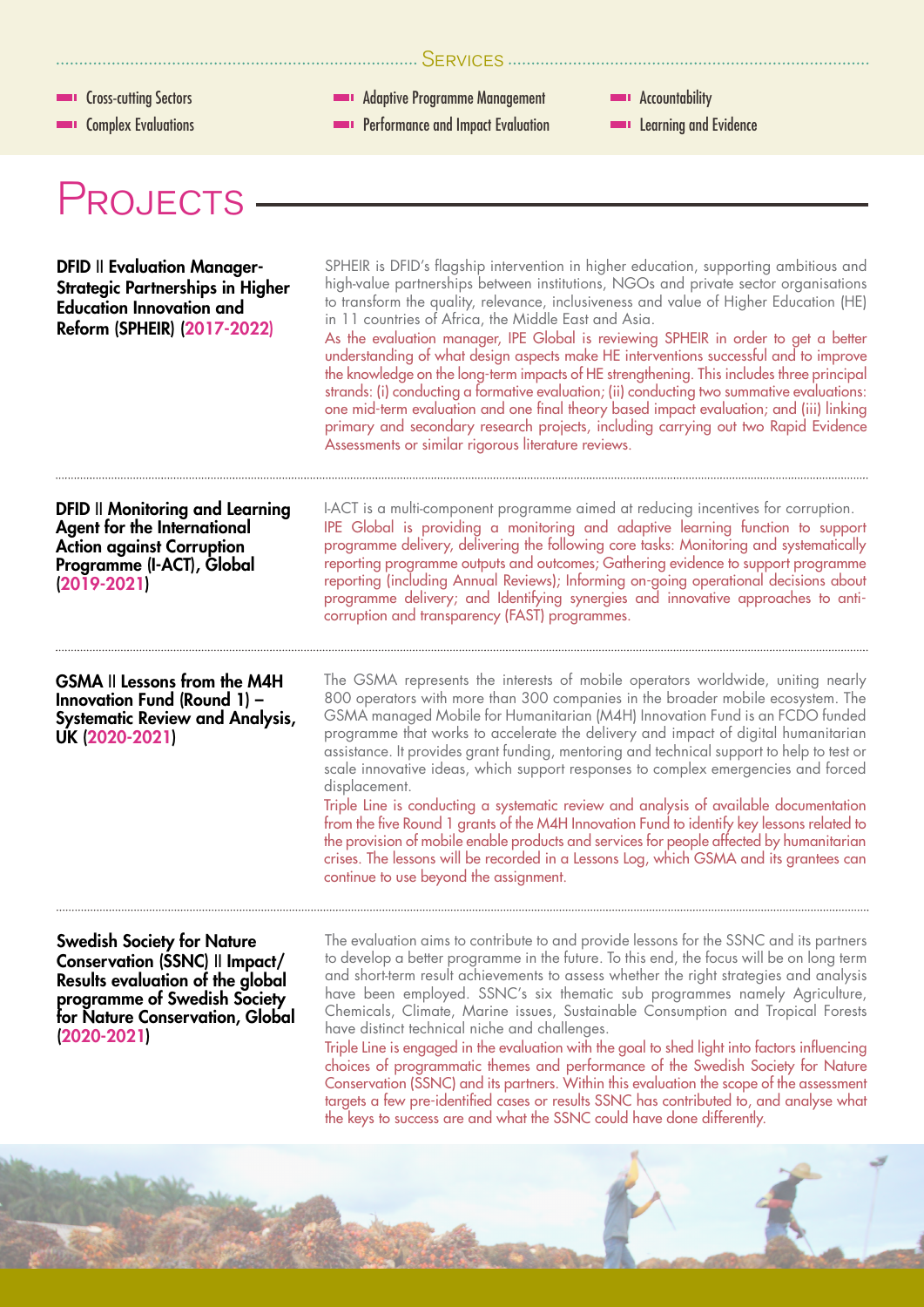| <b>USAID II Meta-evaluation of</b><br><b>USAID Grand Challenges for</b><br><b>Development (2019-2021)</b>                                                                                                                                                                       | USAID defines Grand Challenges as multi-year partnership platforms, requiring a<br>minimum investment of \$15 million for USAID and its partners, and focusing global<br>attention and resources on specific, well defined international development problems<br>and promote innovative approaches, processes, and solutions to solving them. This<br>is achieved by sourcing new solutions, testing new ideas, and scaling what works.<br>IPE Global is undertaking a meta-evaluation of 10 Grand Challenges implemented since<br>2011, to systematically reflect on experience and generate an actionable evidence base<br>to support future programming. The assignment includes the development of practical<br>strategies and frameworks to measure the impact and results of Grand Challenges;<br>assessing the feasibility of measuring the cost-effectiveness of Grand Challenge approach<br>and comparing to alternatives; and identifying the most effective ways of supporting the<br>scaling of innovations.                                                                                                                                                                                                                                                                                                                                            |
|---------------------------------------------------------------------------------------------------------------------------------------------------------------------------------------------------------------------------------------------------------------------------------|---------------------------------------------------------------------------------------------------------------------------------------------------------------------------------------------------------------------------------------------------------------------------------------------------------------------------------------------------------------------------------------------------------------------------------------------------------------------------------------------------------------------------------------------------------------------------------------------------------------------------------------------------------------------------------------------------------------------------------------------------------------------------------------------------------------------------------------------------------------------------------------------------------------------------------------------------------------------------------------------------------------------------------------------------------------------------------------------------------------------------------------------------------------------------------------------------------------------------------------------------------------------------------------------------------------------------------------------------------------------|
| <b>Standard Chartered Bank II</b><br><b>Results Monitoring Team for</b><br><b>Futuremakers (2020-2021)</b>                                                                                                                                                                      | 'Futuremakers by Standard Chartered' is a new global initiative launched as part<br>of SCB's Global Community Programmes strategy. Futuremakers tackles the issue of<br>inequality and seeks to promote greater economic inclusion. It focuses on supporting<br>disadvantaged young people from low-income households, particularly girls and<br>people with visual impairments and it takes a holistic approach to promote greater<br>economic inclusion by supporting beneficiaries at different stages in their lives, from<br>the life skills they learn at school, to the skills they need to apply for a first job or to<br>set up a business.<br>IPE Global is supporting the development of a monitoring and evaluation framework<br>for programme as well as the tools and systems required for its implementation. This<br>includes the preparation of written guidelines; the facilitation of workshops to strengthen<br>monitoring and evaluation capacities, and the design and roll out of a basic management<br>information system.                                                                                                                                                                                                                                                                                                                  |
| <b>Samhita Foundation &amp; USAID II</b><br><b>REVIVE-Impact Evaluation, Pan</b><br>India (2021-2022)                                                                                                                                                                           | REVIVE aims to address the livelihood crisis perpetrated by Covid-19. It aims to<br>provide a no-interest returnable grant (RG) to the Bottom of the pyramid population,<br>focusing on women whose lives and livelihood was affected due to pandemics - with<br>loss of job and income. The loan's primary recipients will be women entrepreneurs,<br>self-employed persons, farmers, and kiosk owners.<br>IPE Global will be conducting the Impact Evaluation for REVIVE driven by a theory-based<br>approach taking into account the Theory of Change (ToC) using a Quasi-Experimental<br>Matching Technique. The evaluation will also:<br>Incorporate gender perspectives as a cross-cutting criterion. Specifically, we are<br>capturing all questions that interrogate the dynamics of gender exclusion at the<br>micro-level (i.e. for end clients of RG services), the cohort level or meso level power<br>structures (e.g. representation of women within the cohort), and finally at the level<br>of network partner (whether network partner promotes women economic and social<br>empowerment),<br>Assess the of the impact of RG on end recipients in terms of the revival of their<br>$\bullet$<br>incomes and livelihood. In addition to attribution analysis, the program's cost-<br>efficiency and cost-effectiveness analysis will be undertaken. |
| <b>Bill &amp; Melinda Gates</b><br><b>Foundation II South Asian</b><br><b>Policy Leadership for Improved</b><br><b>Nutrition &amp; Growth (SAPLING)</b><br><b>Assessment, Landscaping</b><br>& Institutional Analysis<br>Bangladesh, Bhutan, India,<br>Nepal & Sri Lanka (2021) | The South Asian Policy Leadership for Improved Nutrition and Growth (SAPLING) was<br>launched in Bangladesh to raise awareness on healthy, affordable and accessible<br>diets all across South Asia. The platform strives to foster regional collaborations to<br>bring greater visibility to food system issues and to influence policy actions. SAPLING's<br>primary goal is to enable adoption of a <b>'food systems approach'</b> to solving all forms<br>of malnutrition in South Asia.<br>IPE Global has been selected by BMGF to carry out a Landscaping Analysis of food<br>systems issues in South Asia to scope the key areas of intervention for SAPLING going<br>forward. We are also conducting an assessment of the current SAPLING programme, a<br>landscaping of the current South Asian Food System with a focus on policy aspects. This<br>will be followed by the development of a strategy and action plan for the next 3-5 years<br>for the future SAPLING Programme and an Institutional Analysis for the identification of<br>the anchor institute for the SAPLING secretariat (along with a SWOT analysis).                                                                                                                                                                                                                                 |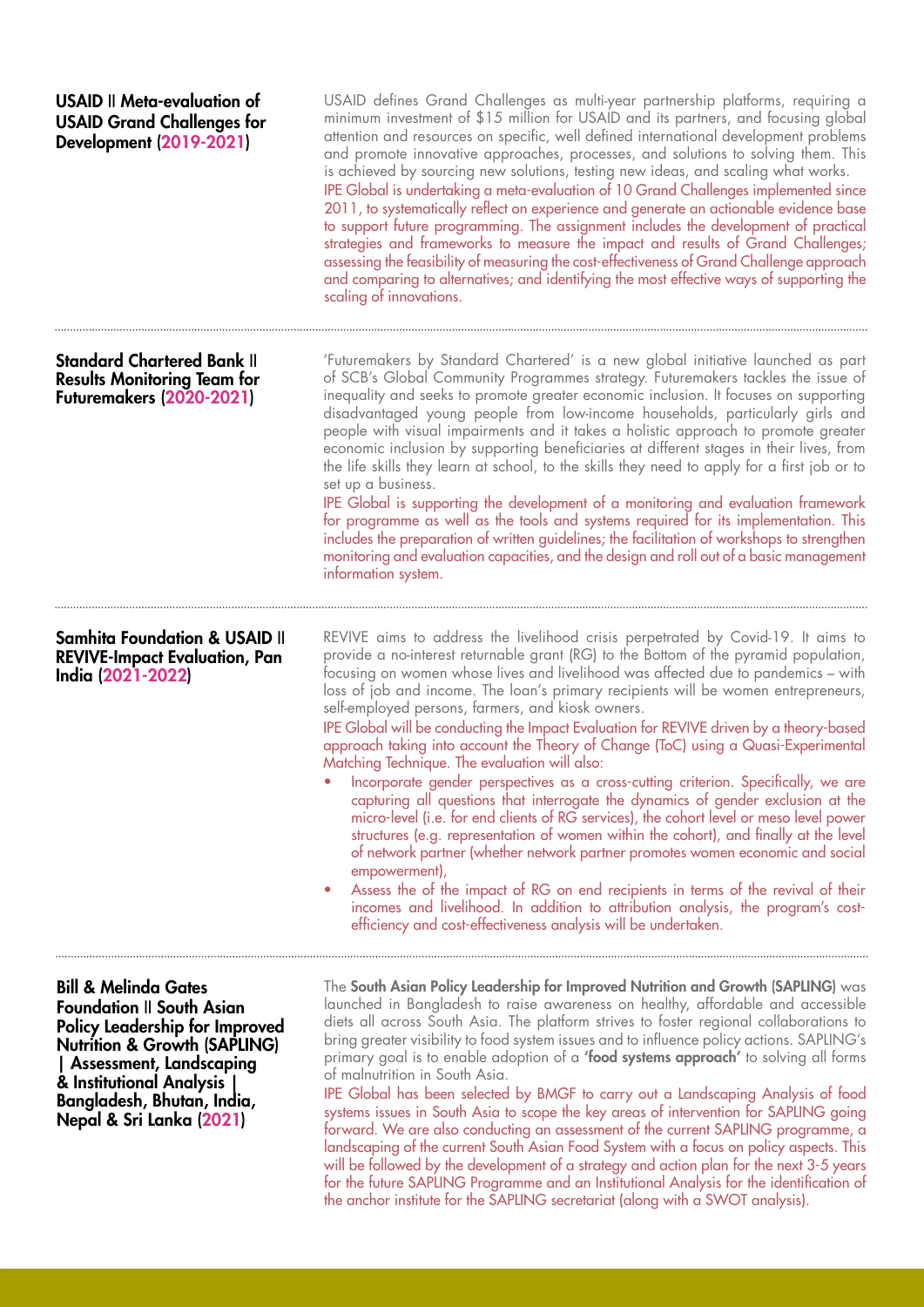# UNICEF II Evaluation of Sustaining the SBM-G achievements and UNICEF's contribution: Status of ODF-S and ODF+ interventions in ten States in India (2020-2021)

The overarching objective of the assignment is to conduct a formative evaluation of sustaining the Swachh Bharat Mission-Gramin achievements and the implementation of Open Defecation Free (ODF)-S and ODF+ interventions in selected districts. The evaluation will particularly look at UNICEF contribution. The findings of the evaluation will generate learnings that will help UNICEF adjust its programming and prioritize its efforts in strengthening ODF sustainability and ODF+ support.

IPE Global is undertaking the evaluation to provide UNICEF and its counterparts, national and state governments, as well as district decision-makers, with the important evidence of what to focus on next. The specific objectives of the project are:

- To evaluate the relevance, efficiency, effectiveness, and sustainability of UNICEF technical assistance to the SBM,
- To identify and document best practices of UNICEF's efficient technical support towards ODF sustainability and ODF-Plus objectives.

| <b>UNICEF II Real Time Evaluation</b> |  |
|---------------------------------------|--|
| of UNICEF's Response to the           |  |
| <b>COVID-19 Crisis in India</b>       |  |
| $(2020 - 2021)$                       |  |

UNICEF India has commissioned a Real Time Evaluation (RTE) to assess and improve the relevance, coverage, effectiveness, and efficiency of its COVID-19 crisis response in 5 Indian states, by providing immediate feedback and recommendations for improvement across UNIECF's six pillars in India. The RTE will be guided by the OECD - DAC evaluation criteria of relevance, efficiency, and effectiveness while considering equity and gender as a cross-cutting theme at every step of the evaluation. As an RTE, IPE Global is engaged to achieve the following objectives:

- Provide monthly feedback to the UNICEF India Crisis Management Team (CrMT) on the relevance, coverage, efficiency, and effectiveness of its COVID-19 response;
- Identify challenges and bottlenecks in service delivery and provide recommendations for improvement;
- Involve partners, stakeholders, and beneficiaries in shaping UNICEF's crisis response to ensure it is more participatory and responsive to needs on the ground;
- Act as a real time lessons learning exercise that adjusts and improves planning and performance;
- Identify and fill gaps in UNICEF India's ongoing evidence gathering efforts;
- Collect data for use in future evaluation/s of UNICEF's response.

CDP II Final Evaluation of CDP's Forest Policy Workstream under Norway's International Climate and Forests Initiative (NICFI), South East Asia (2020-2021)

CDP is a global non-profit that focuses investors, companies, cities, and governments to disclose and act on their environmental impacts. The work of the organization is structured around three thematic pillars, which are climate change, water security, and forests, and four stakeholder teams that work to achieve thematic objectives. CDP's Final Evaluation of Forest Policy exclusively focuses on the performance of the projects in increasing transparency through disclosure and actions to transition to sustainable business practices planned or taken by companies, and financial institutions.

Triple Line is engaged in the evaluation to attain the following objectives:

- Evaluate the extent to which projects have resulted in the targeted behavioural change of key actors, including corporate buyers, suppliers, and finance organizations, towards a transition to zero deforestation practices,
- Identify and assess the drivers and obstacles to behavioural change,
- Provide recommendations for the implementing team and more generally the organization to generate learning and help strengthen the effectiveness of future projects using similar approaches (e.g. supply chain approach) in the same or other target geographies.

Global Alliance for Improved Nutrition (GAIN) & Harvest Plus II Implementation Research for Improving the Delivery and Scale-Up of Biofortified Foods in India (2021-2022)

The Commercialisation of Biofortified Crops Programme under the GAIN-Harvest Plus partnership is working with commercial value chain actors - seed producers, farmers, aggregators, and processors – to catalyse commercial markets for biofortified seeds, grains and food products (for Iron Pearl Millet and Zinc Wheat) in six states of India to address malnutrition.

As the implementation research partner, IPE Global is developing the Programme Impact Pathway (PIP), results framework and the key performance indicators for the programme partners. Guided by the Implementation Science in Nutrition (ISN) framework & mixedmethods data collection & analysis. IPE Global is also helping GAIN & Harvest Plus to capture critical programmatic lessons & providing feedback on the implementation process at periodic intervals. A Pre-Post Cross Section Research design has been constructed to measure the outcomes and impact.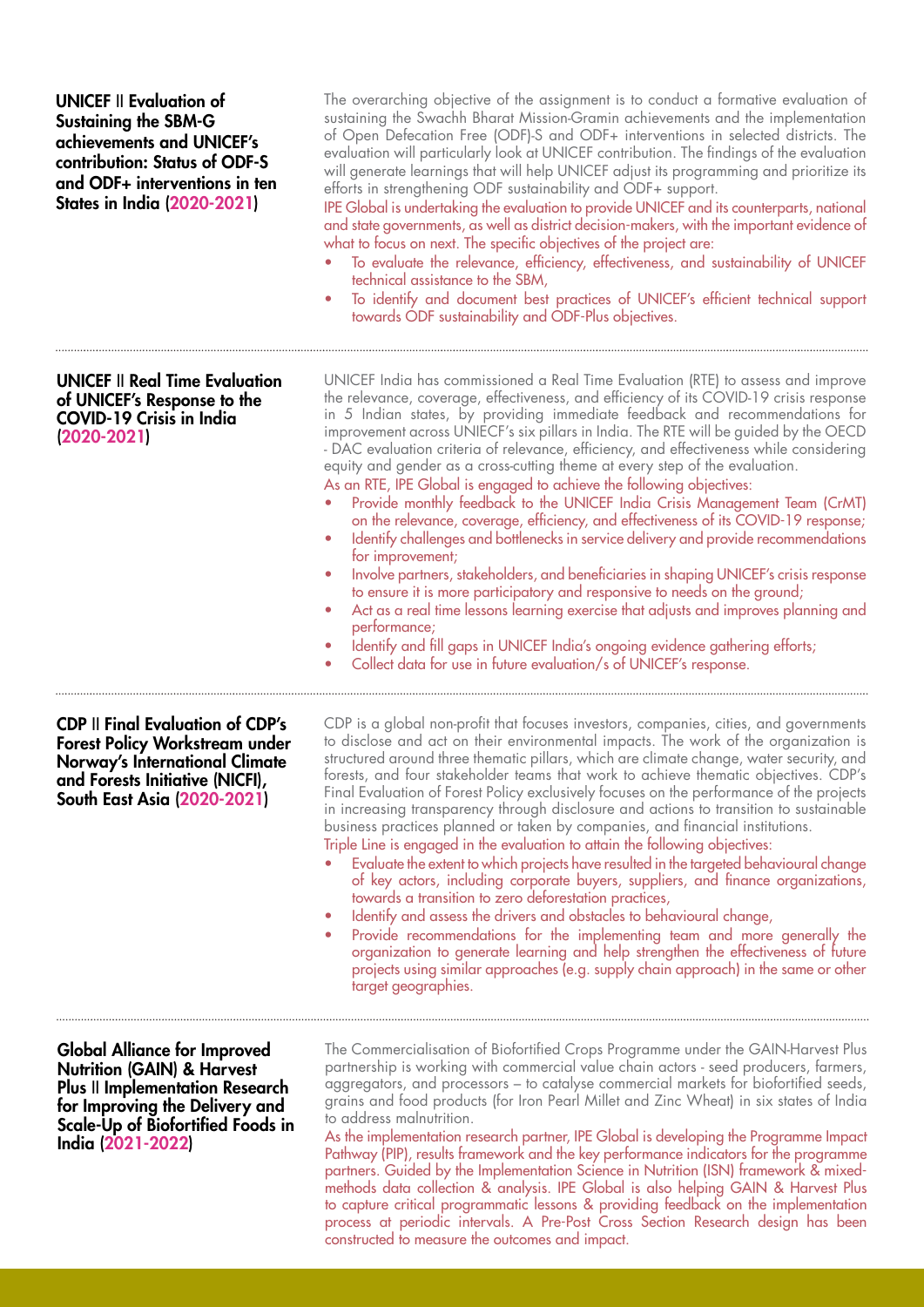### DFID II Evaluating the Impact of CDC's Financial Institutions Portfolio (2019-2022)

#### GIZ II Impact Evaluation of the "Economic Empowerment Women Entrepreneurs" in India (2019-2022)

#### GAIN II Mid-Term Portfolio Evaluation of GAIN's Government of Netherland's funded Improving Access to Safe, Healthy and Affordable Nutrition and Promoting its Consumption among the Most Vulnerable Populations, Multicountry global Evaluation (2020)

#### DFID II EATT: Monitoring and evaluation of Ethiopia's tax transformation program (2019-2024)

CDC is DFID's principal mechanism for leveraging private sector investment in poor countries. It plays an important role in DFID's overall approach to economic development. With a reputation for high quality due diligence, which attracts other Development Financial Institutions (DFIs) and commercial capital, CDC invests in businesses across Africa and South Asia (with a focus on the more difficult geographies in those areas) with the potential to create jobs and lead to economic growth. Priority sectors for CDC investment include infrastructure, financial institutions, agribusiness, manufacturing, construction, health and education.

IPE Global is conducting an evaluation assessment of the impact of investments to reflect on the portfolio successes and challenges, to understand better how and in what context, CDC investments deliver sustainable development impact on overall economies is. The assessment will reflect on the portfolio successes and challenges, explore the nature of the impact experienced as a result of such investments, inform course alignment and correction, and share lessons for future iterations, partnerships and collaboration.

The project is aimed at improving the framework conditions for women entrepreneurs to encourage more women to turn into entrepreneurs and thereby increase the share of women entrepreneurs in the country.

IPE Global's study is focused on conducting a third-party evaluation of the incubation and acceleration support programmes to conclude an impartial and in-depth assessment of the impact; participatory evaluation approach to assess the support programme effectiveness and its short-and medium-term impact on the women entrepreneurs and their businesses; deducing recommendations on adapting the support programmes for future cohorts and inferring policy-relevant conclusions with the partner ministry and other governmental stakeholders.

GAIN's Dutch funded portfolio consists of 9 work streams in 11 countries which aim to improve diets for vulnerable populations, enhance private sector actions to improve access to nutritious foods and tackle malnutrition and to improve the overall enabling environment for public-private partnerships.

IPE Global conducted the overall portfolio evaluation. This was a utility focused, theory based formative evaluation where assessed the extent to which GAIN is on track to accomplish its targets, and identify where adjustments may be required, and surface options to accelerate progress and improve potential for impact. We also conducted deep dives into (i) Large-Scale Food Fortification in India (ii) Urban Governance for Nutrition in Indonesia and Tanzania (iii) GAIN Dutch Engagement Strategy and work with the Workforce Nutrition Alliance and Business Constituency Group (iv) GAIN's research and evaluation investment portfolio. The assignment included a desk review, secondary literature review, interviews with many stakeholders across private sector, governments, donors, NGOs, civil society organisations, and academic researchers. The evaluation was based on the OECD-DAC Evaluation Criteria and provided findings and recommendations to improve future strategies and opportunities for GAIN.

Under Ethiopia Tax Systems Transformation Programme (TSTP), DFID and Government of Ethiopia (GoE) established a Tax Transformation Office (TTO) in the Ethiopian Customs and Revenue Authority (ERCA). This unit is designed to drive the institutional transformation of ERCA and implement tax policy reforms aimed at responsible and equitable increase of tax revenues in Ethiopia. The underlying objective of the programme is transforming Ethiopia's tax system so that the GoE can fund more services for its population from its own revenues and become less dependent on aid, thereby harnessing the potential of the country's booming economic growth.

IPE Global is assessing the performance of TSTP to assess progress against various output pillars and provide technical inputs and recommendations. IPE Global has assisted FCDO and GoE is revising the logframe, results indicators, KPIs, and annual progress review. We have also conducted program assessment based on TADAT methodology to assess the tax administration reforms and capacity building. The assessment focusses on economic benefit analysis and distributional impacts of tax reforms in Ethiopia including, welfare gains through potential effects on GDP and employment.